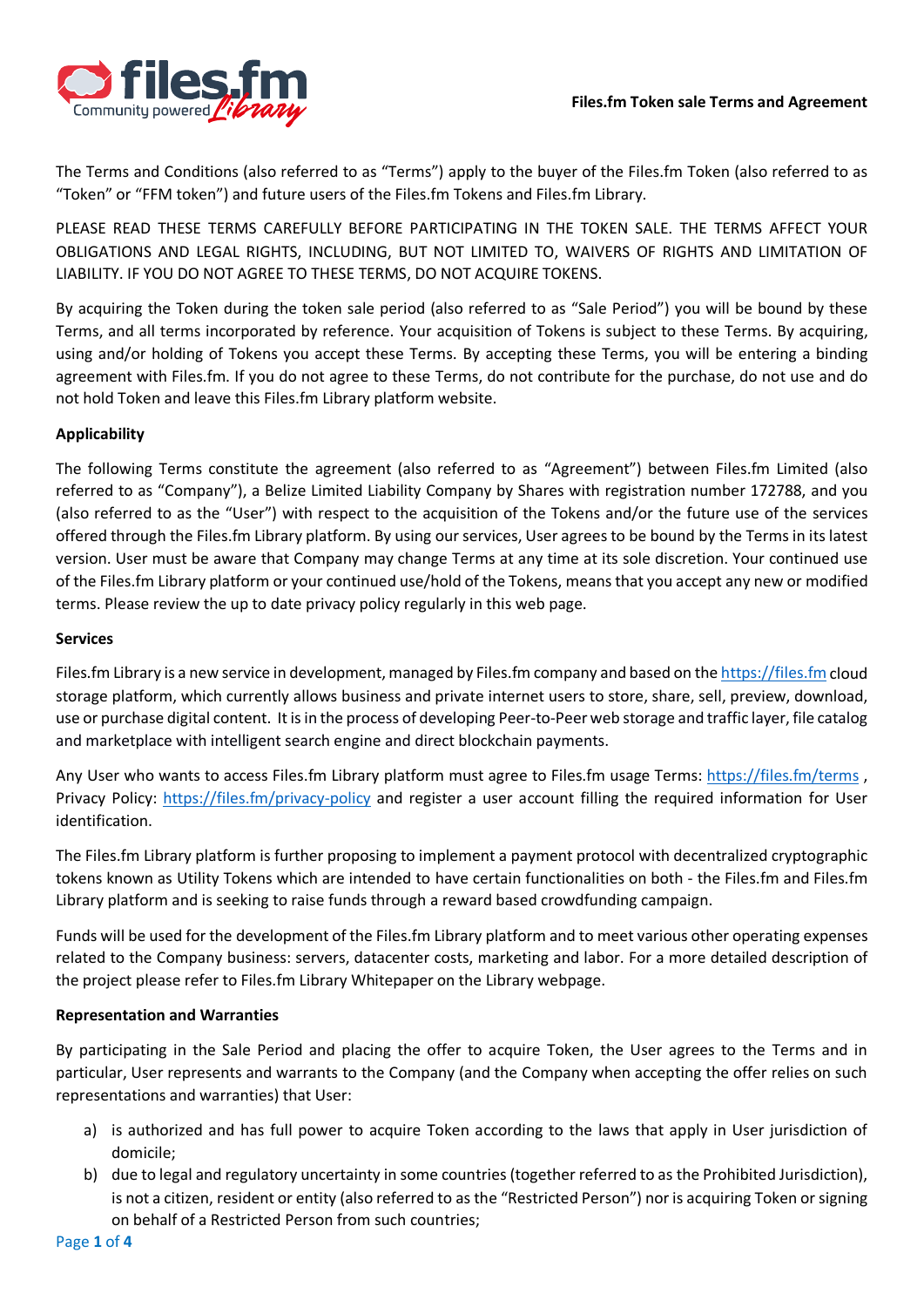- c) is familiar with all related regulations in the specific jurisdiction in which User is based and that acquiring tokens in that jurisdiction is not prohibited, restricted or subject to additional conditions of any kind;
- d) is not acting for the purpose of speculative investment;
- e) lives in a jurisdiction which allows Company to sell the Token through a crowd sale without requiring any local authorization;
- f) does not acquire Token in a jurisdiction which is qualifying token issued through a crowd sale as securities;
- g) will not use the Sale Period for any illegal activity, including but not limited to money laundering and the financing of terrorism;
- h) is solely responsible for determining whether the acquisition of Token is appropriate for User;
- i) understands the risks associated with the Sale Period (incl. the risks related to the non-development of Files.fm Library platform and operations);
- j) understands the use of cryptocurrencies and its associated risks;

Citizens and green card holders of and persons residing in any of the Prohibited Jurisdictions and other persons which does not meet these representations and warranties are prohibited from making contributions to Company under these Terms. Persons from any of the Prohibited Jurisdictions that provide false or inaccurate information about their citizenship, residency and/or nationality shall be in breach of these Terms and shall be required to indemnify Company in respect of any damages and/or losses suffered due to this breach in accordance with the indemnification provisions set out in these Terms.

If you have any questions relating to these Terms, please contact us at: library@files.fm.

# **The Token**

In order to fund the development of the Files.fm Library marketplace of useful files and digital content, tokens will be sold to the public in exchange for regular or cryptocurrencies payment. The Token is a virtual asset (credit), which will allow the User to access to both - Files.fm platform and the Library of digital content and use it to pay for digital content, storage space on Files.fm platform and other products like PRO/Business functionality.

Through the Sale Period, the User acquires the contractual rights to use the Files.fm Library via FFM token ownership.

Token does not have the legal qualification as a security, since it does not give any rights on dividends or interest. Token is final and non-refundable. Token is not a share and does not give any right to participate in the general meetings of the Company. A Token cannot have a performance or a particular value outside the Files.fm Library marketplace platform. The acquisition and use of Token shall therefore not be done for speculative usage.

Token can be acquired during the Sale Period directly from the Company after the Sale Period at the Company or, in future, at an exchanger. By placing the order to acquire Token and if applicable additional due diligence information you are making an offer to the Company to acquire Tokens pursuant to the Terms. Company will have the sole discretion to accept such offer and transfer Tokens to User or reject such offer if it does not correspond the Terms or the customer due diligence requirements.

Any future User acquiring Token expressly acknowledges and represents that she/he has carefully reviewed the Terms and fully understands the risks, costs and benefits associated with the acquisition of Token as indicated in Terms.

Token is ERC20 standard compliant token implemented using Smart Contract System located on the Ethereum blockchain. The ERC20 token standard describes the functions and events that an Ethereum token contract must implement.

User is responsible for implementing all reasonable and appropriate measures for securing the wallet, vault or other storage mechanism User uses to send a contribution to the Company and to receive and store Token that are issued to User by the Smart Contract System, including any requisite private key(s) or other credentials necessary to access such storage mechanism(s). If Users private key(s) or other access credentials are lost, User may lose access to its Token. The Company shall not be responsible for any security measures relating to User receipt, possession, storage, transfer or potential future use of Token nor shall be under any obligation to recover or return any Token and Company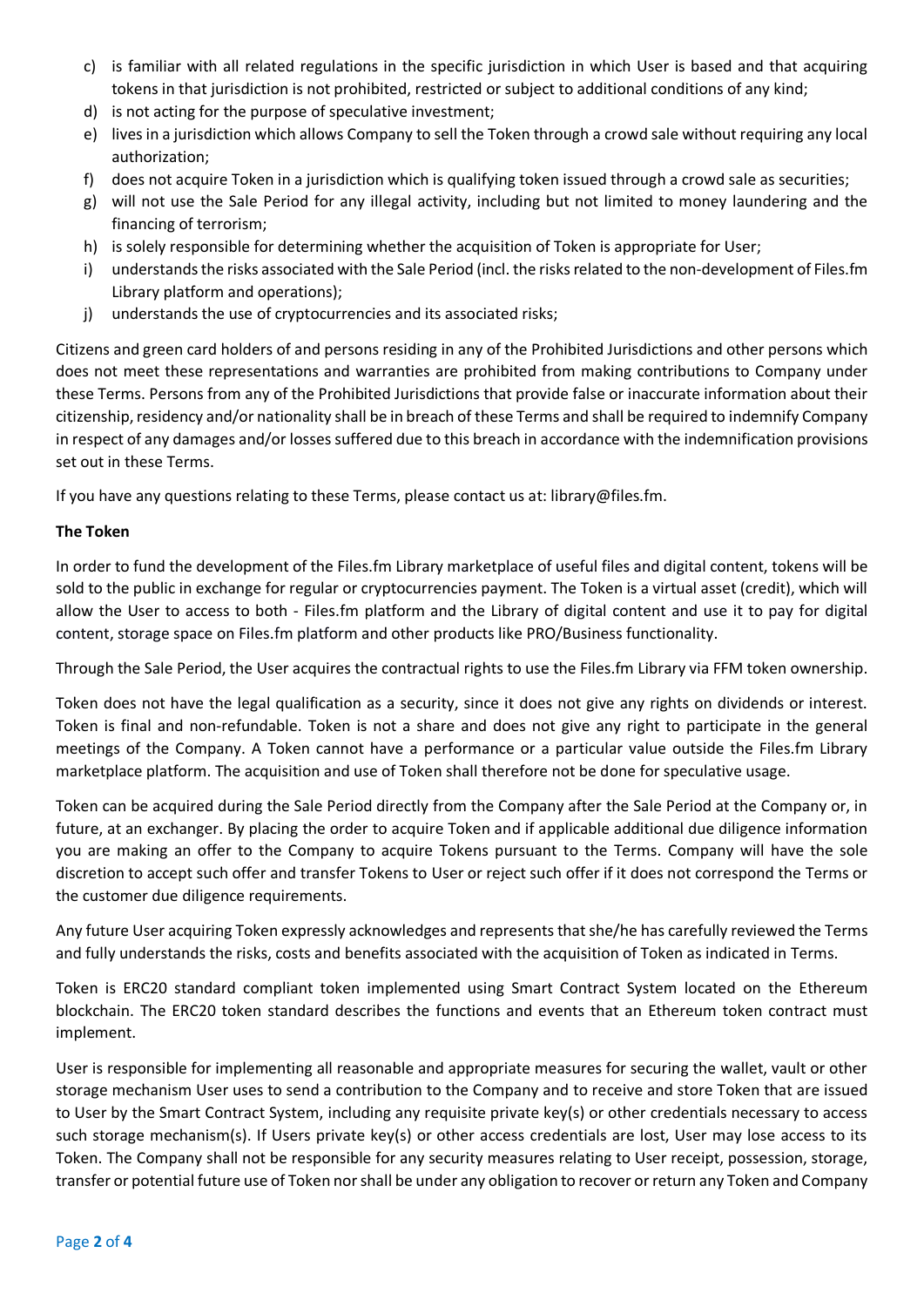hereby exclude any and all liability for any security breaches or other acts or omissions which result in Users loss of Token issued to User during the Sale Period.

The price per Token shall be denominated in United States dollar (also referred to as "USD"), Bitcoins and Ethereum currency, and the price attributed to Token in respect of any contribution made under these Terms will be an equivalent to 1 Token = 0,01 USD.

## **The following Token Utility if offered to users in the Token Sale Period:**

During the "Lifetime Storage 2019" Campaign each 10'000 tokens purchased gives the buyer rights to use 1 TB of permanent storage space on the [https://files.fm](https://files.fm/) cloud file storage platform for the private needs and this right is tied to buyer's User account for as long as this account holds the tokens.

### **Understanding and knowledge required**

The User undertaking to acquire Token in relation to the Sale Period should ensure that she/he understands and has enough experience and knowledge of Peer-to-Peer technology, blockchain systems, crypto tokens and services, and that she/he fully understands and accepts the risks associated with the Sale Period as well as the mechanism related to the use and possession of blockchain-based virtual assets.

Company shall not be responsible for any loss of Token or situations making it impossible to access to Token, which may result in any actions or omissions of the future User or any person undertaking to acquire Token.

Any User should carefully consider the risks, costs, and benefits of acquiring Token within the Sale Period, and, if necessary, obtain independent advice in this regard. Any interested person who is not in the position to accept nor to understand the risks associated with the activity or any other risks as indicated in the Terms, should not acquire Token, at this stage or later.

### **Rights to Request the Information**

Any User who wants to access the platform and be able to contribute to the Files.fm Library platform, or at any time after making a contribution, must create a Files.fm user account - register and fill the required information for User identification. Therefore, Company has rights and responsibility to collect required data to recognize the User and update or check already collected information for the purposes of complying with any "know your customer" (KYC), anti-money laundering (AML) or similar obligations to which Company may be a subject. Company keeps rights to decide what type of data and in what terms are requested obligatory in accordance with the laws and regulations in force in its country of registration.

You acknowledge and accept that Company may refuse, reject or partially refund any contributions for the purchase of Token until User provides all information and documentation that Company may request under this clause and Company have determined that it is permissible to create and issue Token to you under applicable law.

User accepts that Company can refuse accepting the offer to acquire Token which is not compliant with the internal due diligence.

### **Important Disclaimer**

The Terms, the white paper or any related information available on Files.fm Library platform shall not and cannot be considered as an invitation to enter into an investment. They do not constitute or relate in any way nor should they be considered as an offering of securities in any jurisdiction. The Terms, the white paper or any related information available on Files.fm Library platform do not include or contain any information or indication that might be considered as a recommendation or that might be used to base any investment decision. This document does not constitute an offer or an invitation to sell shares, securities or rights belonging to Company or any related or associated company. Token will be used as a private mean of payment once the services will be accessible and is not intended to be used as an investment.